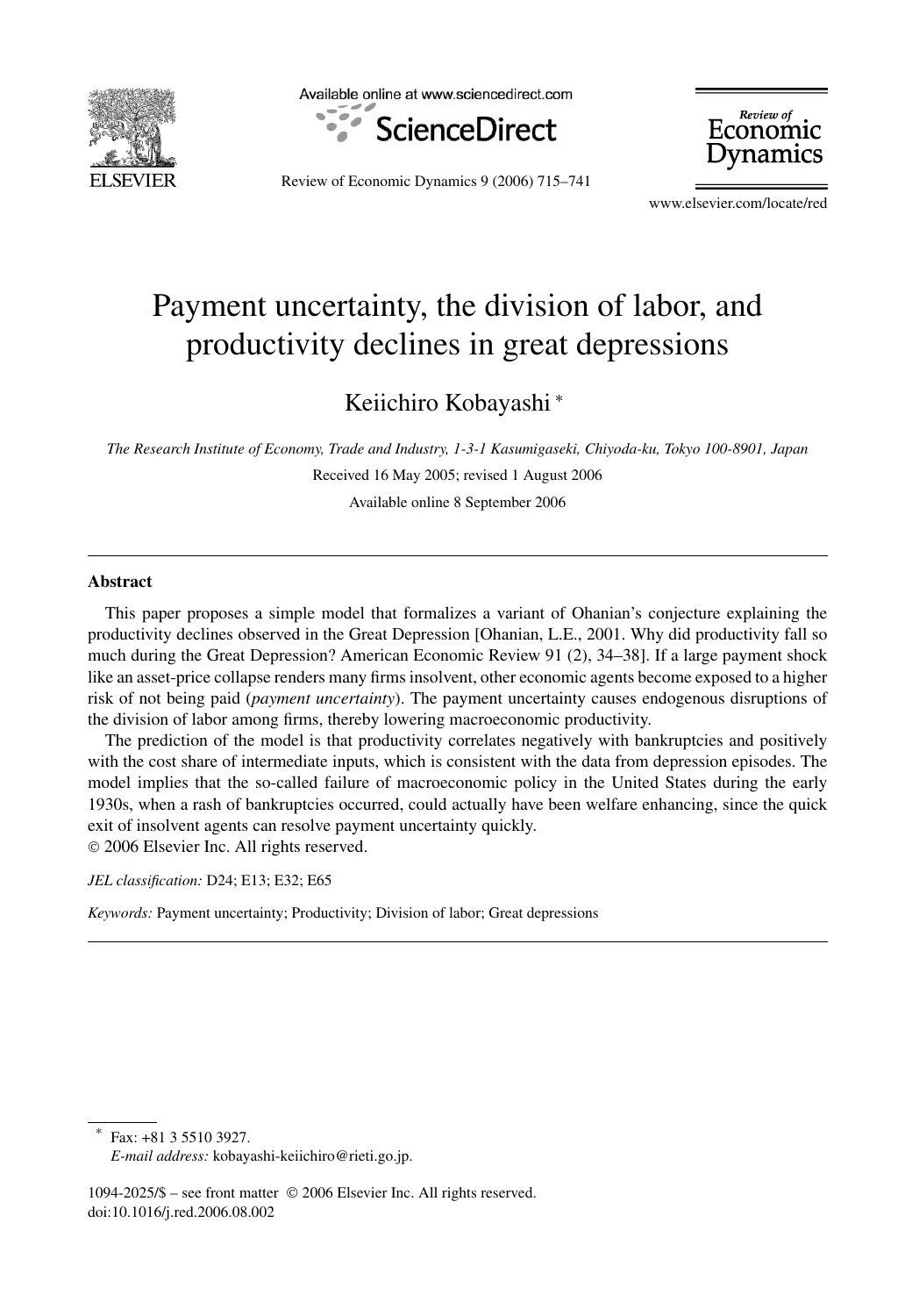## **1. Introduction**

The recently growing literature on great depressions,  $\frac{1}{2}$  in which the general equilibrium growth model is normally used as the paradigm of the analyses, shows that productivity declines were the primary contributor to the depressions in many cases.

It is shown that the declines in total factor productivity (TFP) explain almost all declines in output and investment during the 1929–1933 period in the United States (Cole and Ohanian, 1999; Chari et al., 2002). Hayashi and Prescott (2002) show that the protracted recession in Japan during the 1990s is consistent with a standard growth model, given the persistent slowdown of TFP growth. Bergoeing et al. (2002) find that the difference between the spectacular recovery of Chile and the long stagnation of Mexico subsequent to the external debt crises that hit both countries in the early 1980s is explained by the difference of recoveries of the productivity in both countries: The detrended TFP began to grow again quickly in Chile, while it continued to decline for a long period in Mexico. In Germany, Fisher and Hornstein (2002) find falling productivity was one of the most important contributors to the severe decline in the 1928–1932 period. Thus the literature has shown that general equilibrium growth theory can account for several depression episodes very well, taking productivity changes as given. The next question is what were the sources of the productivity declines in those depressions.

This paper presents a simple theoretical model that possibly explains the productivity changes in those depression episodes. The model may be regarded as a formalized variant of a conjecture made by Ohanian (2001). Some empirical evidence is provided using data from the Great Depression in the United States and the 1990s in Japan.

The model focuses on the payment process in the economy, in which a firm buys an intermediate input, transforms it into the next-stage intermediate good, and sells it to another firm. The intermediate goods are passed down from firm to firm in the market and are finally transformed into consumer goods. At a certain time, an economy operating under this production technology is hit by an exogenous macroeconomic shock that disturbs the payment process and renders many firms insolvent. The shock can be interpreted as the emergence and subsequent collapse of asset-price bubbles or an abrupt change in exchange rates.

On the one hand, I postulate an assumption that seems fairly orthodox in economics (Smith, 1776; Becker and Murphy, 1992) but does not generally receive much attention in recent business cycle literature. This is that productivity is enhanced by the division of labor. In other words, even when the total amount of inputs does not change, output increases if the number of specialized firms that are involved in production increases.<sup>2</sup> On the other, I assume that the increase of insolvent firms continuing to operate on the verge of bankruptcy makes a persistent "payment

<sup>1</sup> The January 2002 issue of *The Review of Economic Dynamics*, edited by Timothy J. Kehoe and Edward C. Prescott, examines nine depression episodes from the perspective of growth theory. Kehoe and Prescott (2002) defines a great depression as a time period during which detrended output per working-age population falls at least 20% and the fall at least 15% must occur within the first decade of the depression. According to this definition, the current Japanese depression is not a great depression, but they argue that it will become a great one soon if the Japanese economy continues to stagnate.

<sup>&</sup>lt;sup>2</sup> The assumption of the benefit of division of labor is applicable to the two modern economies, i.e., the United States and Japan, since in these economies products and services are produced from a huge number of parts by complex chains of productions, which involve many firms. For example, an automobile consists of approximately 20,000 parts, each of which is obviously more complex than a single pin. Smith (1776) emphasizes a startling enhancement of productivity in the production of pins by the division of labor. Therefore, in the production of automobiles the division of labor among workers in a single firm and also among firms tied up in a chain of productions naturally enhances the productivity.